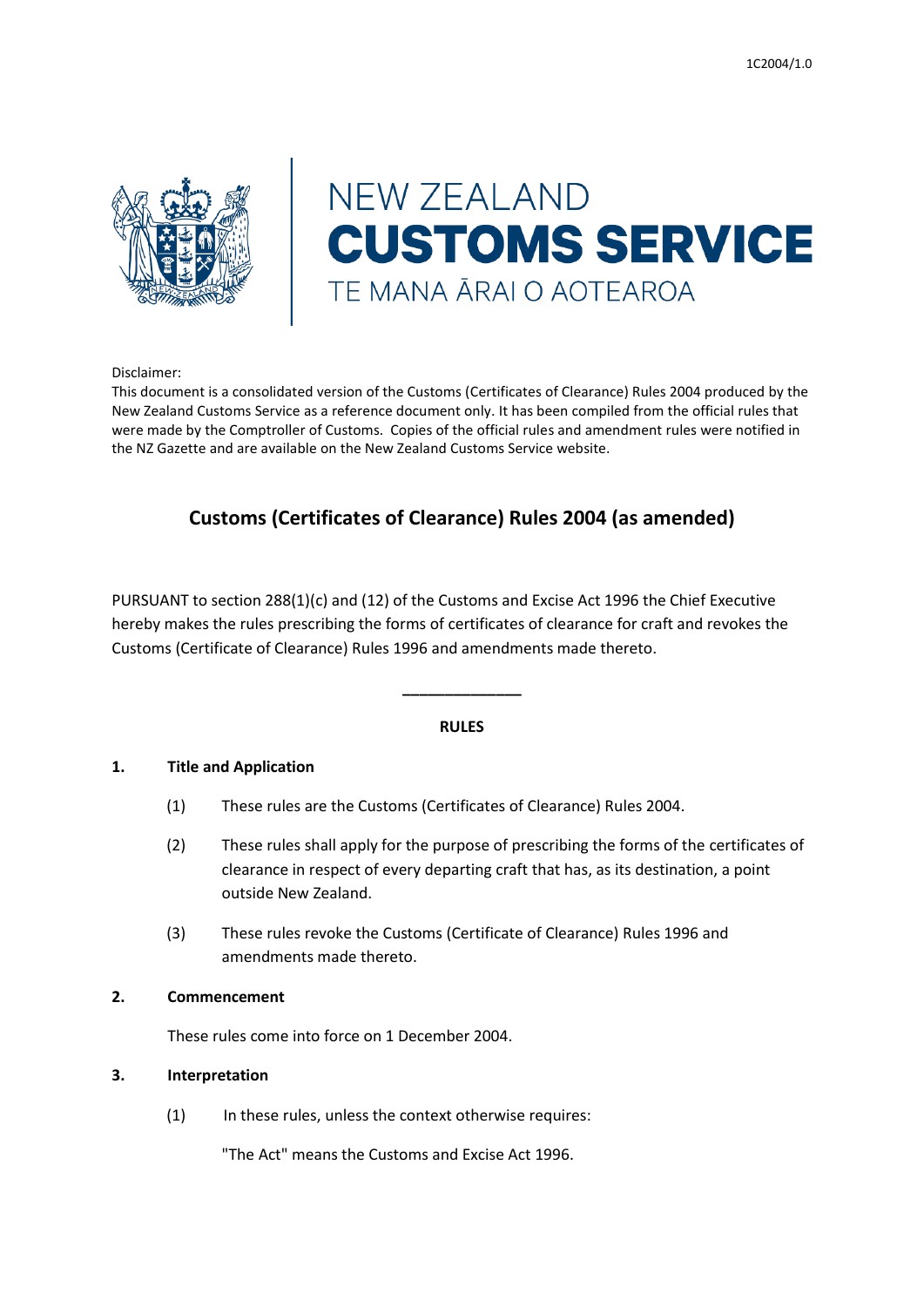"Comptroller" means the Comptroller of Customs who is the Chief Executive of the New Zealand Customs Service.

"Prescribed form" of "form" means a form (including, if any, an electronic message format) prescribed by the Comptroller and set out in the Schedule to these rules; and a reference to a numbered form is a reference to the form so prescribed and numbered.

"The regulations" means the Customs and Excise Regulations 1996.

"Small craft" means any ship or boat not used for hire or reward (for example privately owned and operated yachts and launches)

"Trade Single Window" means a computer system that forms part of the JBMS.

(2) Unless otherwise defined in these rules, any terms used in these rules and which are defined in the Act shall have the meanings given to them in the Act.

#### **4. Form of Certificates of Clearance**

Every certificate of clearance issued under section 33(1) of the Act must be –

- (a) In Form C3 for ships or boats (other than small craft);
- (b) In Form C3A for aircraft;
- (c) In Form C3B for small craft;
- (d) In Form C3C for ships or boats (other than small craft) following the delivery of an advance notice of departure to Customs via the Trade Single Window.

#### **5. Notes**

Where a prescribed form contains any explanatory or other notes such notes do not form part of the prescription but are intended for the guidance of the person required to provide information for the completion of the prescribed form.

#### **6. Revocation**

The following rules are hereby revoked:

- (a) Customs (Certificate of Clearance) Rules  $1996^1$ .
- (b) Customs (Certificate of Clearance) Amendment Rules (No.1) 2002<sup>2</sup>.

#### 7. **Status of Rules**

These rules are deemed to be regulations for the purposes of the Regulations (Disallowance) Act 1989.

1

 $1$  CR 1C/1996

<sup>2</sup> CR 1C/2002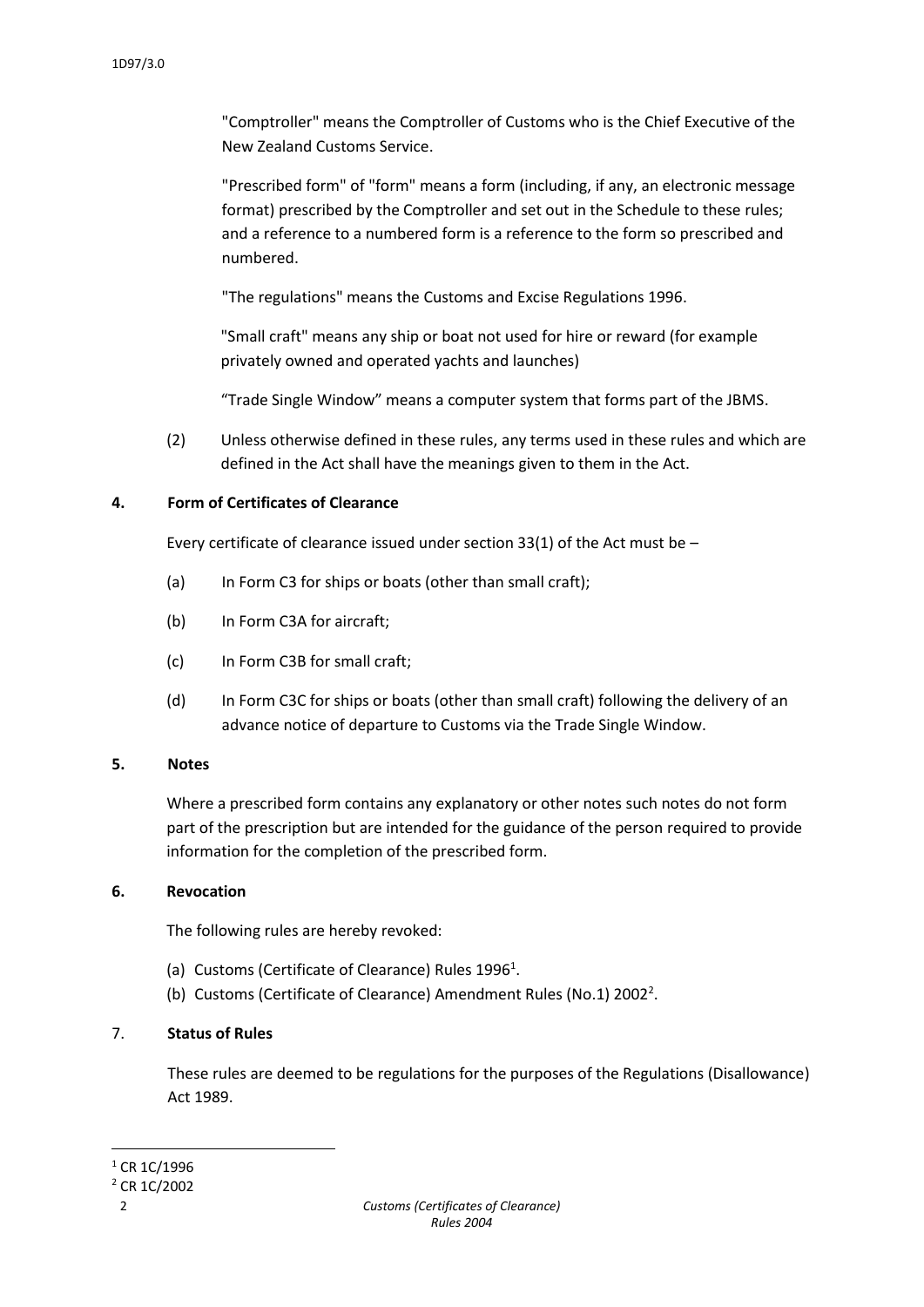#### **SCHEDULE**

Rule 4(a)

**Form C3**

Refer to Customs (Certificates of Clearance) Rules 2004.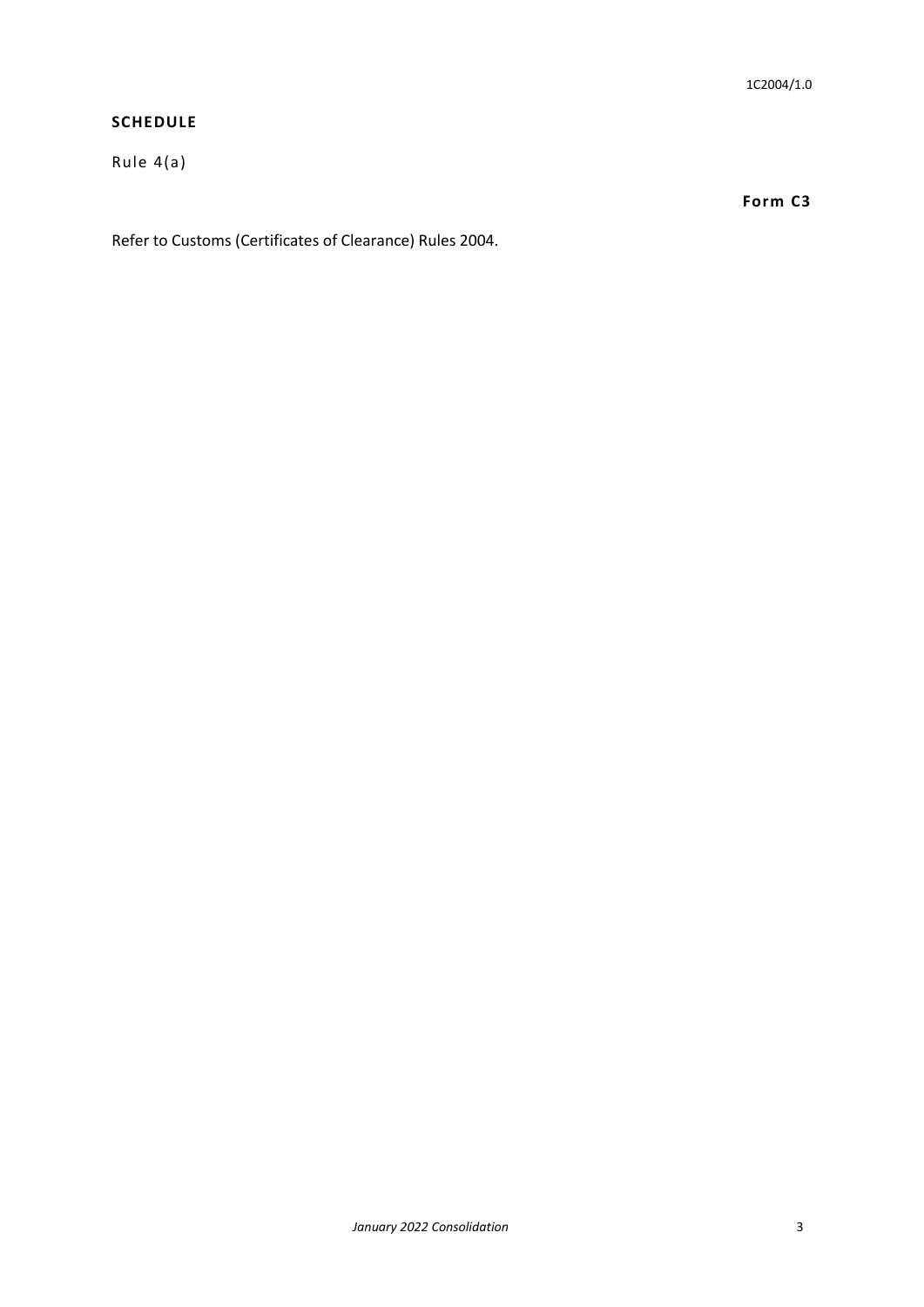Rule 4(b)

**Form C3A**

Refer to Customs (Certificates of Clearance) Rules 2004.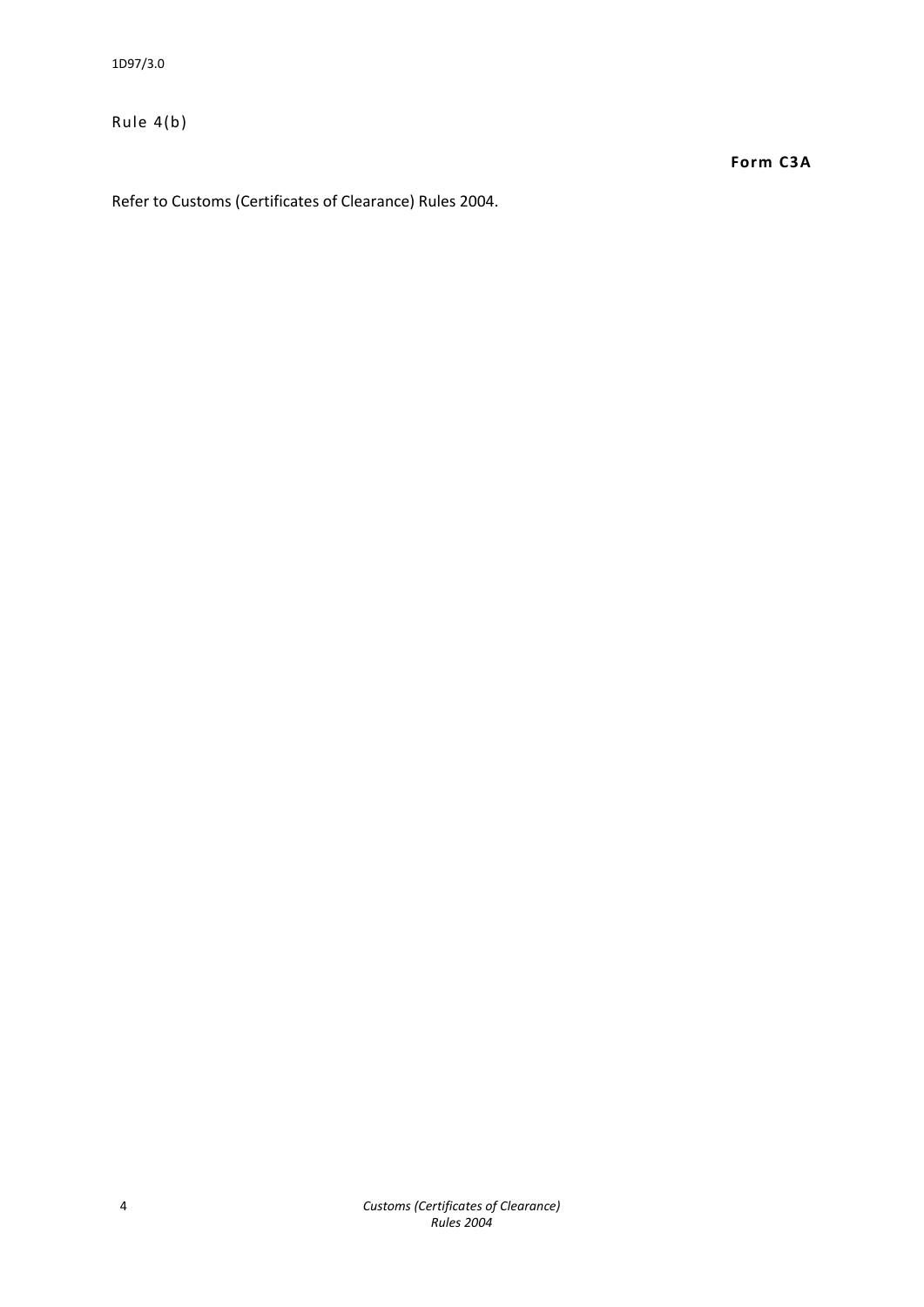Rule 4(c)

#### **Form C3B**

Refer to Customs (Certificates of Clearance) Rules 2004.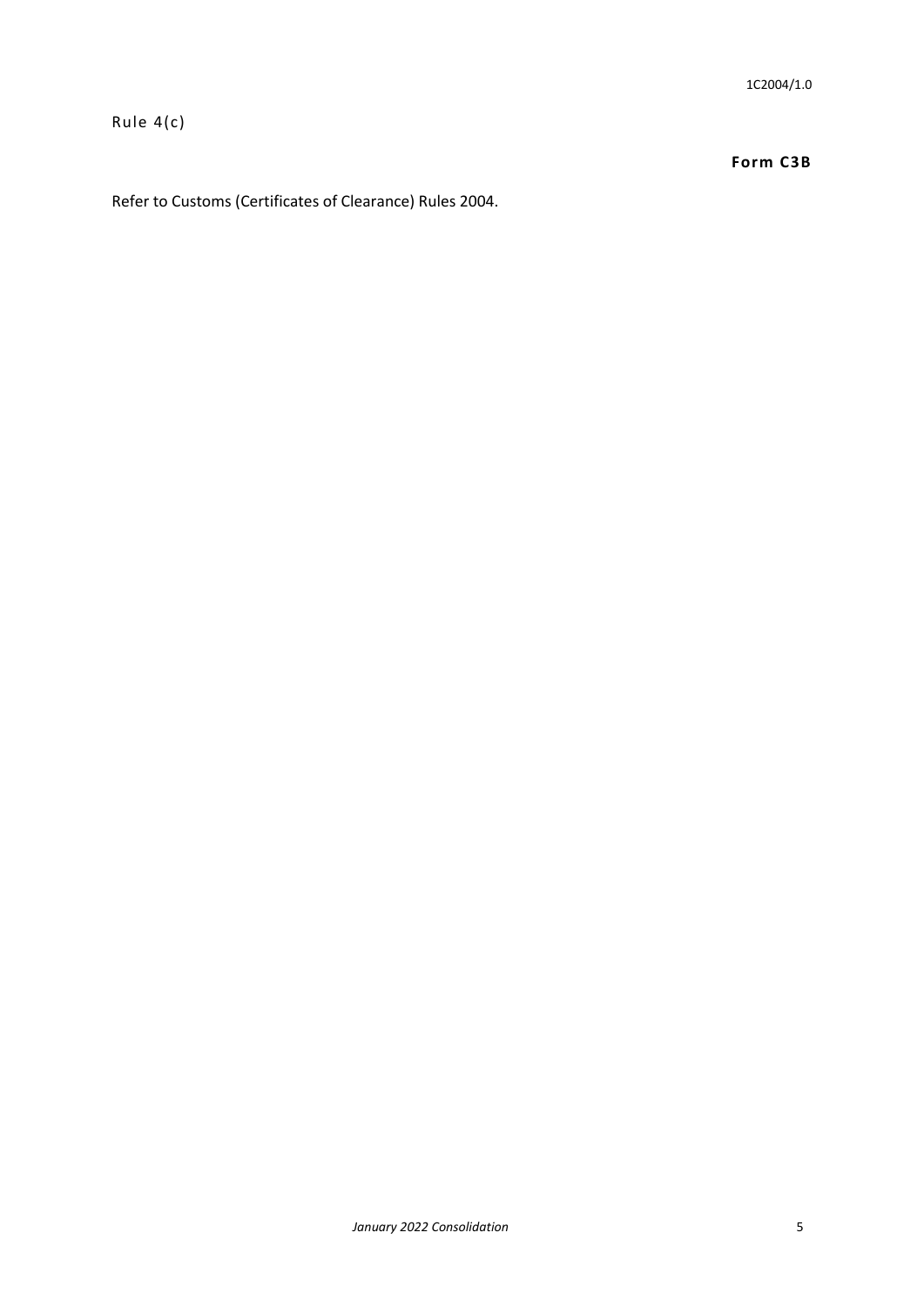Rule 4(d)

**Form C3C**

Refer to Customs (Certificates of Clearance) Amendment Rules 2017.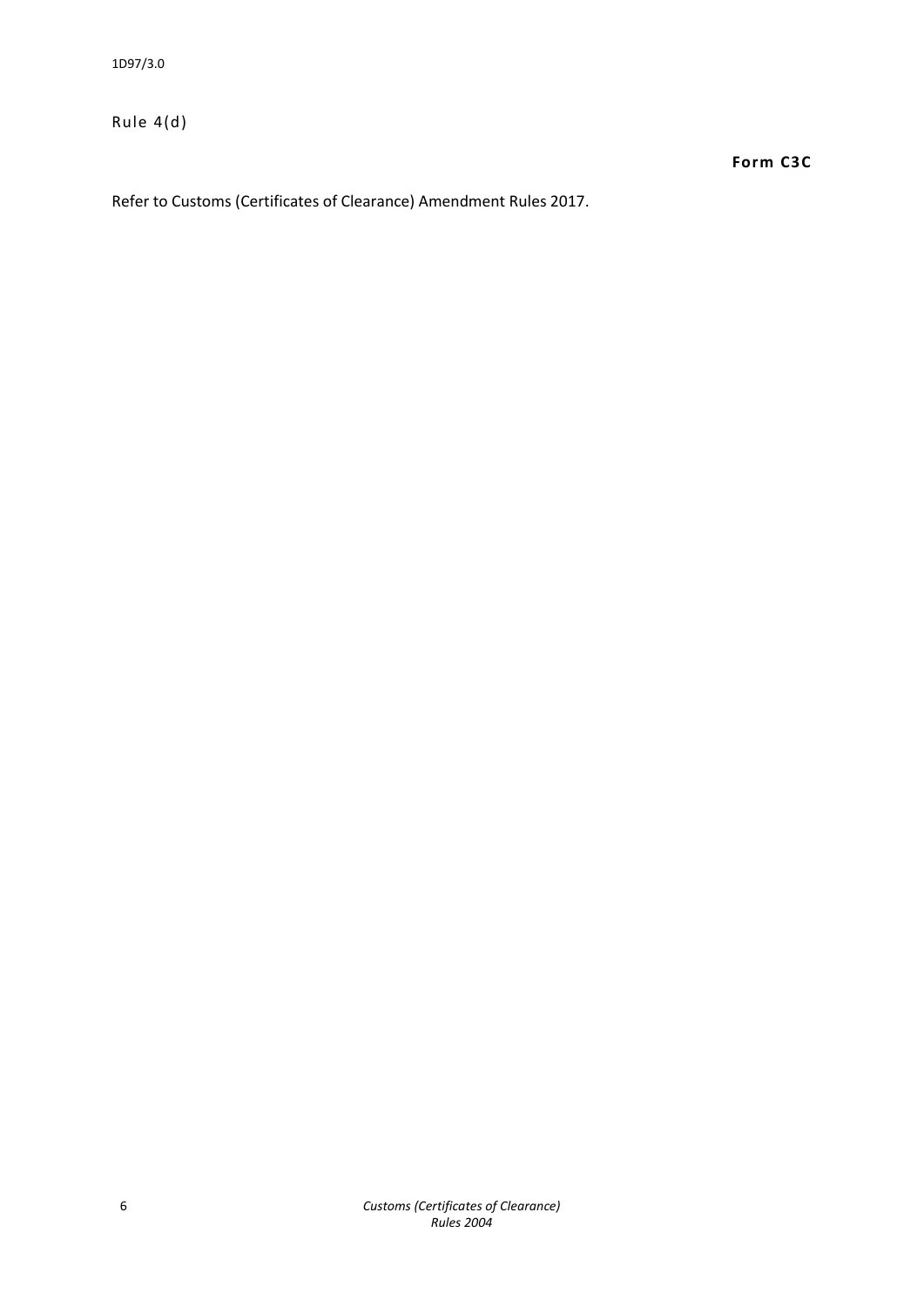Dated at Wellington this 25th day of October 2004.

\_\_\_\_\_\_\_\_\_\_\_\_\_\_\_

Martyn Dunne Comptroller of Customs.